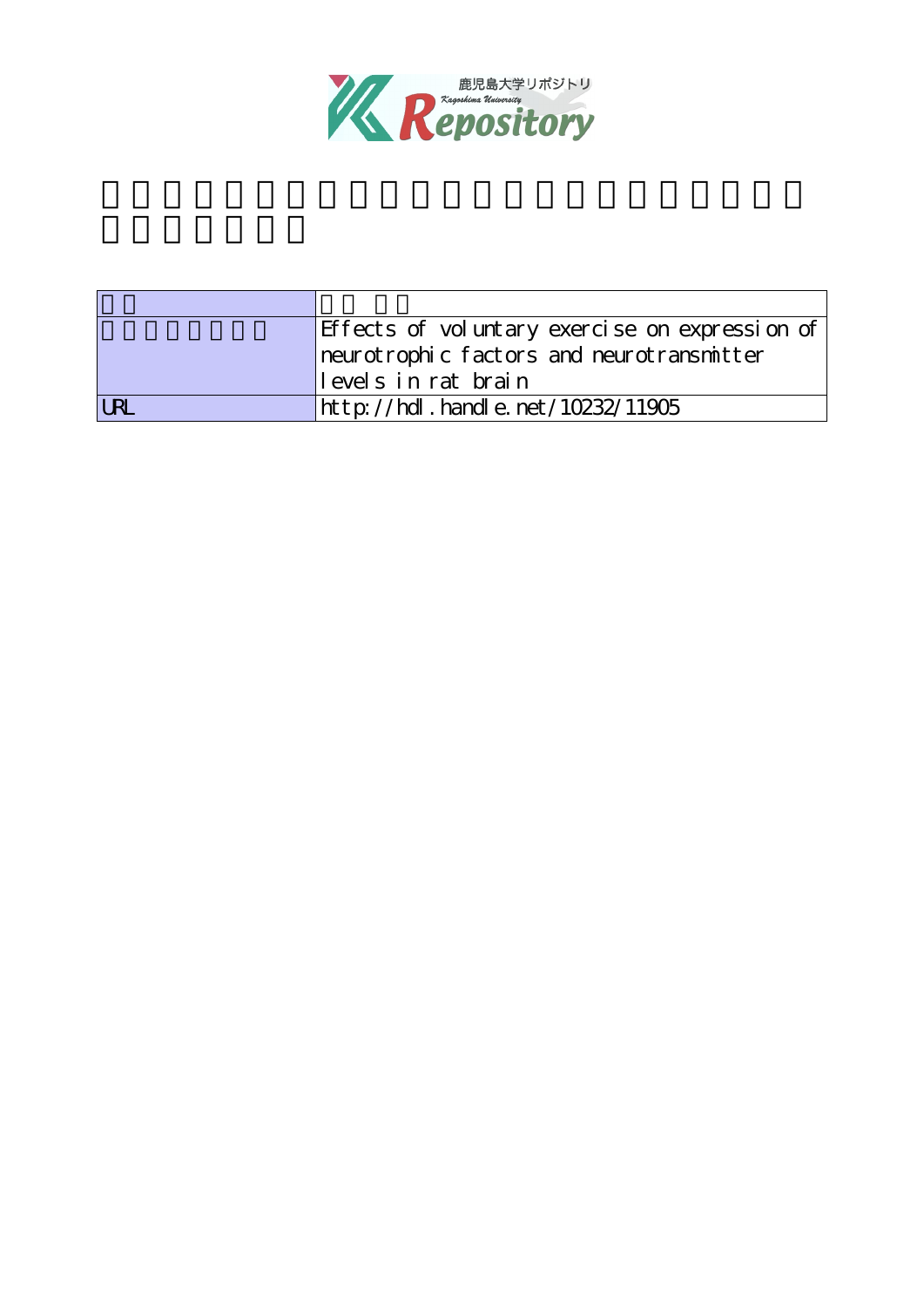# 科学研究費補助金研究成果報告書

平成23年 5月 30日現在

| 機関番号: 17701<br>研究種目: 基盤研究(C)<br>研究期間: 2008 ~ 2010<br>課題番号: 20500453                                                                                                   |
|-----------------------------------------------------------------------------------------------------------------------------------------------------------------------|
| 研究課題名(和文)運動療法の効果と神経栄養因子や神経伝達物質の変化に関する研究<br>研究課題名 (英文) Effects of voluntary exercise on expression of neurotrophic factors<br>and neurotransmitter levels in rat brain |
| 研究代表者<br>大渡 昭彦 (OHWATASHI AKIHIKO)<br>鹿児島大学・医学部・助教<br>研究者番号: 30295282                                                                                                 |

研究成果の概要(和文):マイクロダイアリシスを使用して、運動によるモノアミンの変化を 線条体と海馬で測定した。トレッドミル走行によるモノアミンの細胞外濃度変化は、セ ロトニンとノルエピネフリンは運動中に増加して運動後は元に戻るが、ドーパミンは 運動中よりも運動後にピークがみられる傾向がみられた。トレッドミルのトレーニン グを1週間行うことにより、線条体で大きな変化は認められなかったが、海馬ではト レーニング前よりもトレーニング後の方が走行中のセロトニン濃度が高くなる傾向 がみられた。

研究成果の概要(英文):Extracellular concentrations of monoamines were investigated in the striatum and hippocampus before, during, and after treadmill exercise using microdialysis technique. It was found that serotonin and norepinephrine levels were increased during treadmill running and then returned to baseline levels; however, dopamine levels peaked after treadmill exercise. Serotonin levels were increased in the hippocampus during treadmill running after 1 week of treadmill exercise.

# 交付決定額

|        |           |         | (金額単位:円)    |
|--------|-----------|---------|-------------|
|        | 直接経費      | 間接経費    | 計           |
| 2006年度 |           |         |             |
| 2007年度 |           |         |             |
| 2008年度 | 900, 000  | 270,000 | 1, 170, 000 |
| 2009年度 | 900, 000  | 270,000 | 1, 170, 000 |
| 2010年度 | 1,000,000 | 300,000 | 1, 300, 000 |
| 計<br>総 | 2,800,000 | 840,000 | 3, 640, 000 |

## 研究分野:総合領域

科研費の分科・細目:人間医工学・リハビリテーション科学・福祉工学 キーワード:マイクロダイアリシス、神経伝達物質、脳の可塑性、運動療法、機能回復

## 1.研究開始当初の背景

マイクロダイアリシス法は、中枢神経での 神経伝達物質の研究手法としては確立され たものであるが、運動刺激に伴う神経伝達物 質の変動に関する検討は少ない。近年、脳梗 塞後の運動刺激の影響という観点からの研

究もみられるが、まだこのような報告は非常 に少ない。また、神経栄養因子と神経伝達物 質の関係では、BDNF とセロトニンが脳の可塑 性や機能の維持に協調的に機能しているこ とが報告されている。しかし、本研究のよう に脳梗塞モデルを使用して、運動、神経栄養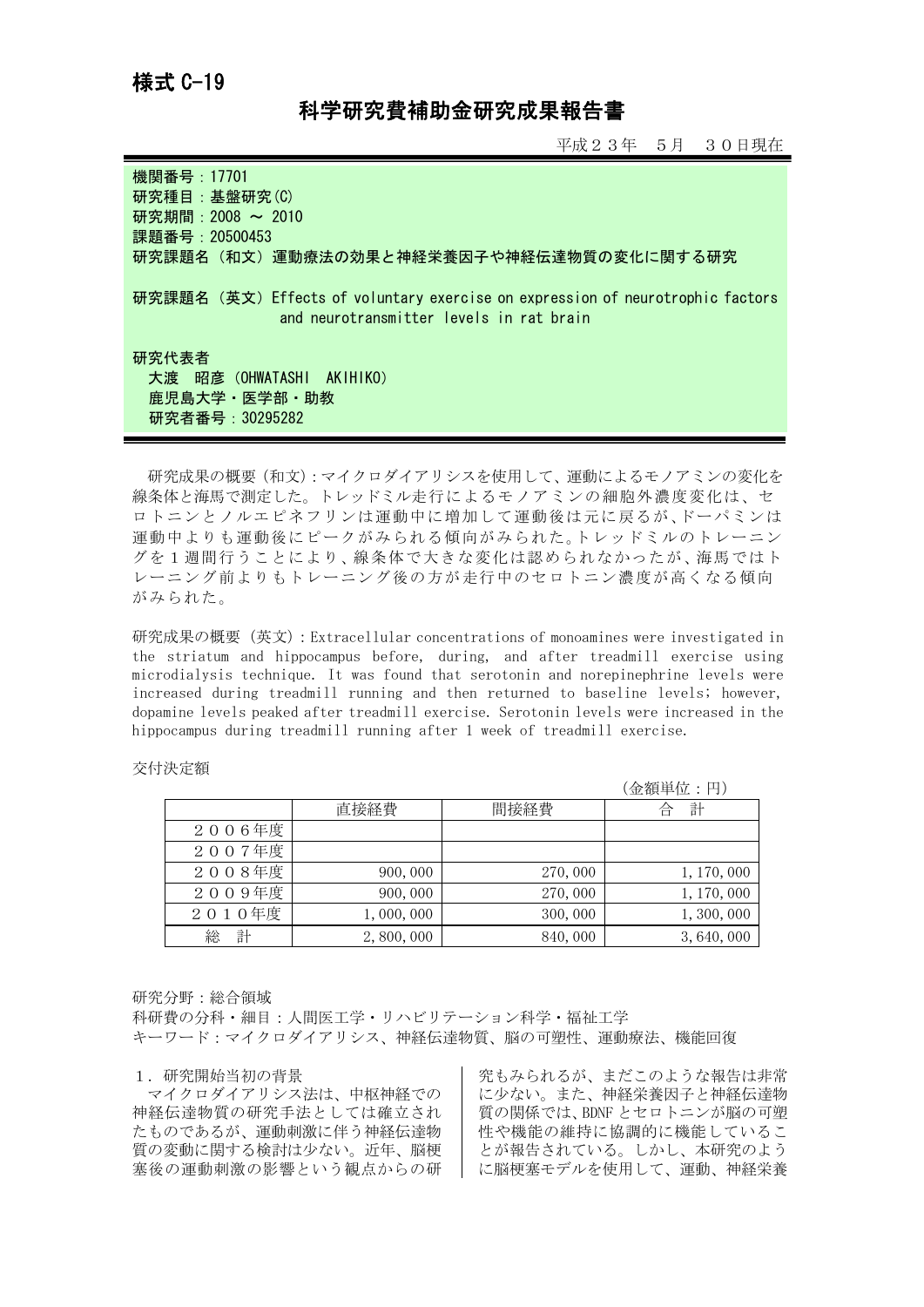因子、神経伝達物質の関係を連続的に検討す る研究は他にはみられない。

#### 2.研究の目的

我々は臨床において、脳卒中患者に対する 促通的運動訓練が麻痺の回復を促進するこ とを報告してきた。しかし、ヒトにおいてそ の機能回復に関わる脳内物質の変化を検討 することは困難である。そこで、本研究の目 的は、脳梗塞モデルラットを用いて機能回復 のプロセスに関わる脳内物質を明らかにし、 その発現を効果的に促進する最適な運動刺 激や薬物治療の開発を目指すものである。特 に今回の研究では、神経伝達物質に関する検 討を行う。

#### 3.研究の方法

今回の研究ではマイクロダイアリシス法 を使用してモノアミン(NE:ノルエピネフリ ン、DA:ドーパミン、5-HT:セロトニン)の細 胞外濃度変化を測定した。実験には 9 週令の Wistar 系ラットの雄を合計 22 匹使用した。 イソフルランの吸入麻酔下でラットを脳定 位固定装置(SR-8N Narishige)で固定し、2 個のアンカービスと歯科用セメントで固定 した。ガイドカニューレの挿入位置はブレグ マを基準に線条体は(anterior:+0.2mm、 lateral:3.0mm、ventral:3.5 mm)、海馬は (anterior:-3.8mm、lateral:2.0mm、 ventral:1.6 mm)とした。ガイド挿入後 3 日 目以降に微量生体試料分析システム

(HTEC-500、エイコム社製)を使用し、15 分 間隔で測定した。なお、今回の実験は鹿児島 大学動物実験指針に従い、鹿児島大学動物実 験委員会の承認を得て行った。

(1)モノアミンがトレッドミル走行時 にどのように変化するかを検討した。ラ ット用トレッドミルの設定は、勾配 0° で速さ 18m/min の 30 分間とした。

(2)神経伝達物質がトレーニングの有 無でどのように変化するかを検討した。 最初にガイド挿入後 3 日目に、ラット用 トレッドミルで走行中の濃度変化を測 定した。走行は速さ 18m/min で 30 分間 とした。その後 7 日間トレッドミルトレ ーニングを行い、その後同じ条件で走行 中の変化を測定した。トレーニングは 18m/min の速さで 30 分程度から開始し、 徐々に負荷を大きくして最終的に 24m/min で 60 分程度可能になるように 行った。

(3)脳梗塞作成後にトレッドミル走行 中の濃度変化を測定した。脳梗塞モデル はイソフルランの吸入麻酔下でラットを脳 定位固定装置で固定し、頭皮を剥離した状態 で光源装置(MHF-G150LR Moritex)より誘導

された波長 560nm の緑色光線を照射しながら 尾静脈より光感受性色素ローズベンガルを 20mg/kg 静注して作成した。照射部位は下肢 の運動野に照射されるよう、Bregma より右 6mm・後方 4mm を中心とした直径 10mm の範囲 とし、照射時間は 20 分で行った。脳梗塞作 成後、同側へガイドカニューレを挿入・固定 し 3 日後、7 日後、14 日後にそれぞれ速さ 18m/min の 30 分間でトレッドミル走行 中の濃度変化を測定した。

#### 4.研究成果

(1)マイクロダイアリシスのデータは、測 定開始時が不安定になることから 3 時間以降 のデータを採用した。トレッドミル走行時と 前後 60 分間の線条体における DA の変化を図 1、5-HT の変化を図 2 に示す。海馬における NE の変化を図 3、DA の変化を図 4、5-HT の変 化を図 5 に示す。結果は全て横軸が時間で縦 軸は細胞外濃度を示している。



 線条体では NE の細胞外濃度が低く検出が 困難であった。DA は走行により濃度が上昇し、 走行後も高濃度が維持されていた。5-HT は走 行中に濃度が上昇し、走行後は濃度が低下す る傾向を示した。

図 1 線条体での DA 濃度変化(n=14)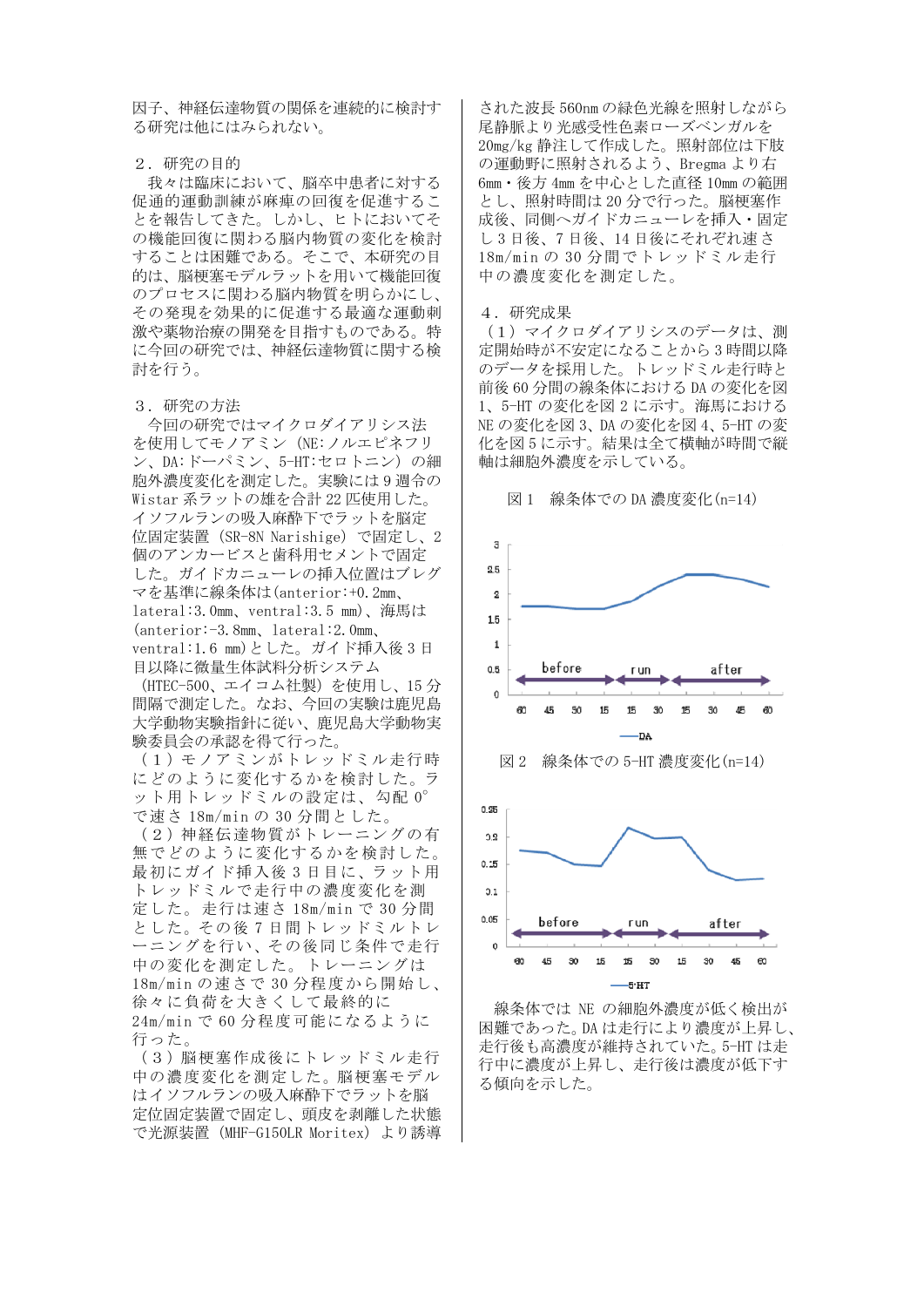

図 5 海馬での DA 濃度変化(n=12)

 海馬では NE 濃度のピークは走行中にあり、 走行後も走行前より比較的高い濃度を維持 していた。5-HT は線条体と同様に、走行中に 濃度が上昇し、走行後は前の濃度に戻る傾向 を示した。DA は走行により濃度が上昇し、走 行後にピークがきて徐々に濃度が低下する 傾向を示した。

 5-HT はリズム運動で上昇することが知ら れており、今回のトレッドミル運動でも予想 通り濃度が上昇した。NE も同様に走行中に上 昇していたが、DA は走行後に上昇する傾向が みられた。DA は報酬に関与しており、運動学 習との関連で興味深く、今後更なる検討が必 要と考えている。

(2)7 日間のトレッドミルトレーニン グ前後で走行中の濃度を比較した。 before は走行前 60 分間の平均濃度で、 run は走行 30 分間の平均、after は走行 後 60 分間の平均を示している。また、 グラフの波線はトレーニング前、実線は トレーニング後を示している。線条体に おける DA の変化を図 6、5-HT の変化を図 7 に示す。海馬における NE の変化を図 8、DA の変化を図 9、5-HT の変化を図 10 に示す。







線条体では、トレーニング前後で濃度変化 のパターンに大きな変化がみられなかった。

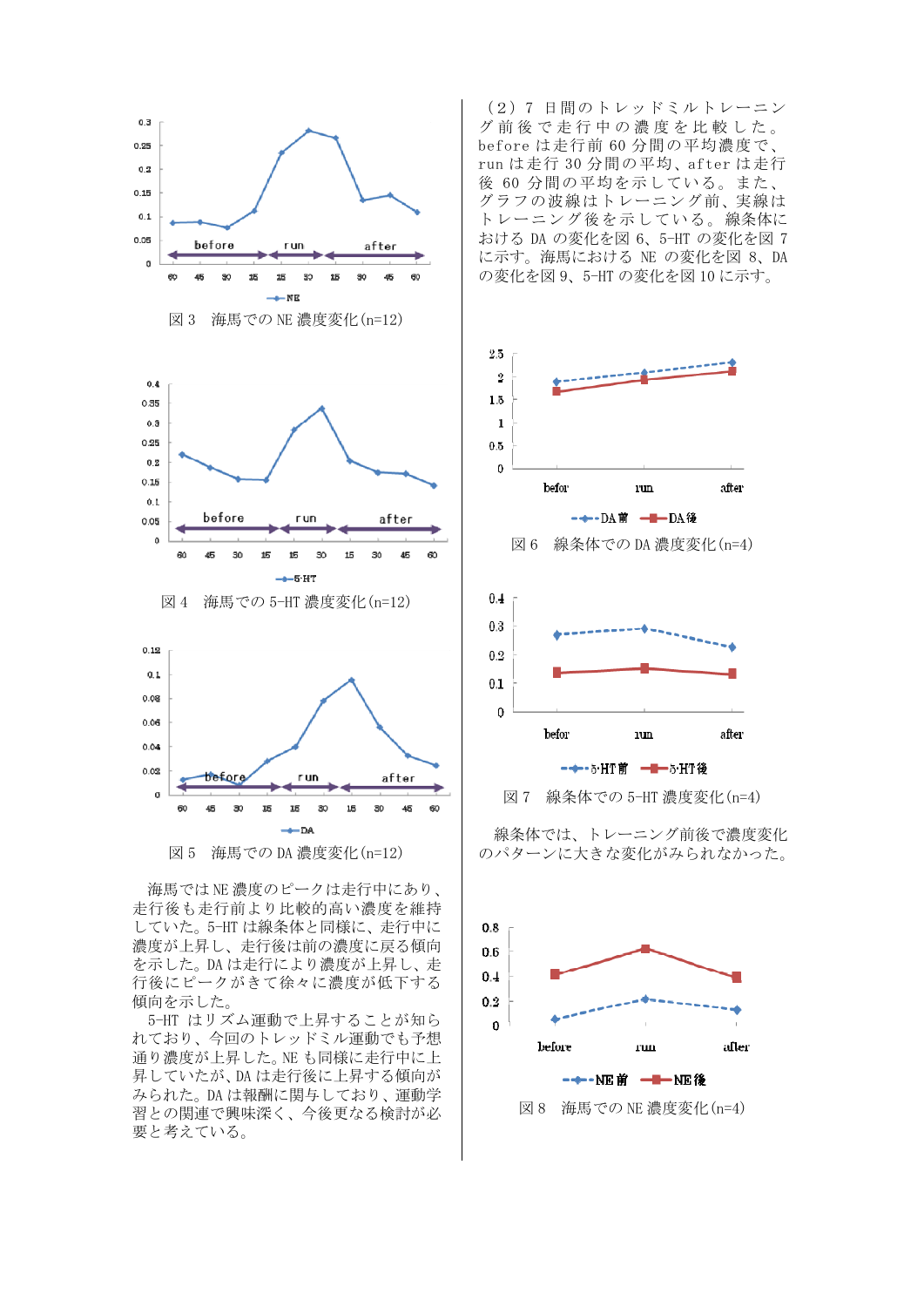

図 10 海馬での 5-HT 濃度変化(n=4)

 海馬では DA でトレーニング後の方が走行 後の濃度低下が大きくなる傾向がみられた。 また 5-HT はトレーニング後の方が走行中の 濃度上昇が大きくなる傾向がみられた。5-HT に関していえば、トレーニングをすることに よりリズム運動で濃度上昇が大きくなり、気 分変化や鎮痛効果なども期待できる。今後、 更なる検討を行いたい。

(3) 脳梗塞作成後にトレッドミル走行 中の濃度変化を 3 日後、7 日後、14 日後に それぞれ測定した。線条体では DA と 5-HT 両方とも走行による濃度変化が小さくなる 傾向がみられた。また、海馬では NE、DA、5-HT、 の全てで 14 日後が機能回復に伴い大きくな る傾向がみられたが、対象数が少なく今後更 なる検討を重ねていきたい。

5.主な発表論文等 (研究代表者、研究分担者及び連携研究者に

は下線)

〔雑誌論文〕(計 10 件)

① Kawahira K, Shimodozono M, Etoh S, Kamada K, Noma T, Tanaka N. Effects of intensive repetition of a new facilitation technique on motor functional recovery of the hemiplegic upper limb and hand. Brain Inj. 査読 有, 24(10);1202-13, 2010

- ② Kawasaka T, Shimodozono M, Ogata A, Tanaka N, Kawahira K. Salivary secretion and occlusal force in patients with unilateral cerebral stroke. Int J Neurosci. 査 読 有 , 120(5);355-60. 2010
- ③ Etoh S, Noma T, Matsumoto S, Kamishita T, Shimodozono M, Ogata A, Kawahira K. Stroke patient with mirror movement of the affected hand due to an ipsilateral motor pathway confirmed by transcranial magnetic stimulation: a case report. Int J Neurosci. 査読有, 120(3);231-5. 2010
- ④ Matsumoto S, Shimodozono M, Miyata R, Kawahira K. Effect of the angiotensin II type 1 receptor antagonist olmesartan on cerebral hemodynamics and rehabilitation outcomes in hypertensive post-stroke patients. Brain Inj. 査読有, 23(13-14);1065-72, 2009
- ⑤ Noma T, Matsumoto S, Etoh S, Shimodozono M, Kawahira K. Anti-spastic effects of the direct application of vibratory stimuli to the spastic muscles of hemiplegic limbs in post-stroke patients. Brain Inj. 査読有, 23(7);623-31, 2009
- ⑥ Matayoshi S, Shimodozono M, Hirata Y, Ueda T, Horio S, Kawahira K. Use of calcitonin to prevent complex regional pain syndrome type I in severe hemiplegic patients after stroke. Disabil Rehabil. 查 読 有 , 31(21);1773-9, 2009
- ⑦ Kawahira K, Noma T, Iiyama J, Etoh S, Ogata A, Shimodozono M. Improvements in limb kinetic apraxia by repetition of a newly designed facilitation exercise in a patient with corticobasal degeneration. Int J Rehabil Res. 查読有, 32(2);178-83 2009
- ⑧ Nomoto Y, Yoshida A, Ikeda S, Kamikawa Y, Harada K, Ohwatashi A, Kawahira K. Effect of menthol on detrusor smooth-muscle contraction and the micturition reflex in rats. Urology. 査読有, 72(3);701-5, 2008
- ⑨ Etoh S, Kawahira K, Ogata A, Shimodozono M, Tanaka N. Relationship between dysgeusia and dysesthesia in stroke patients. Int J Neurosci. 査読 有, 118(1);137-47, 2008
- ⑩ Iiyama J, Matsushita K, Tanaka N, Kawahira K. Effects of single